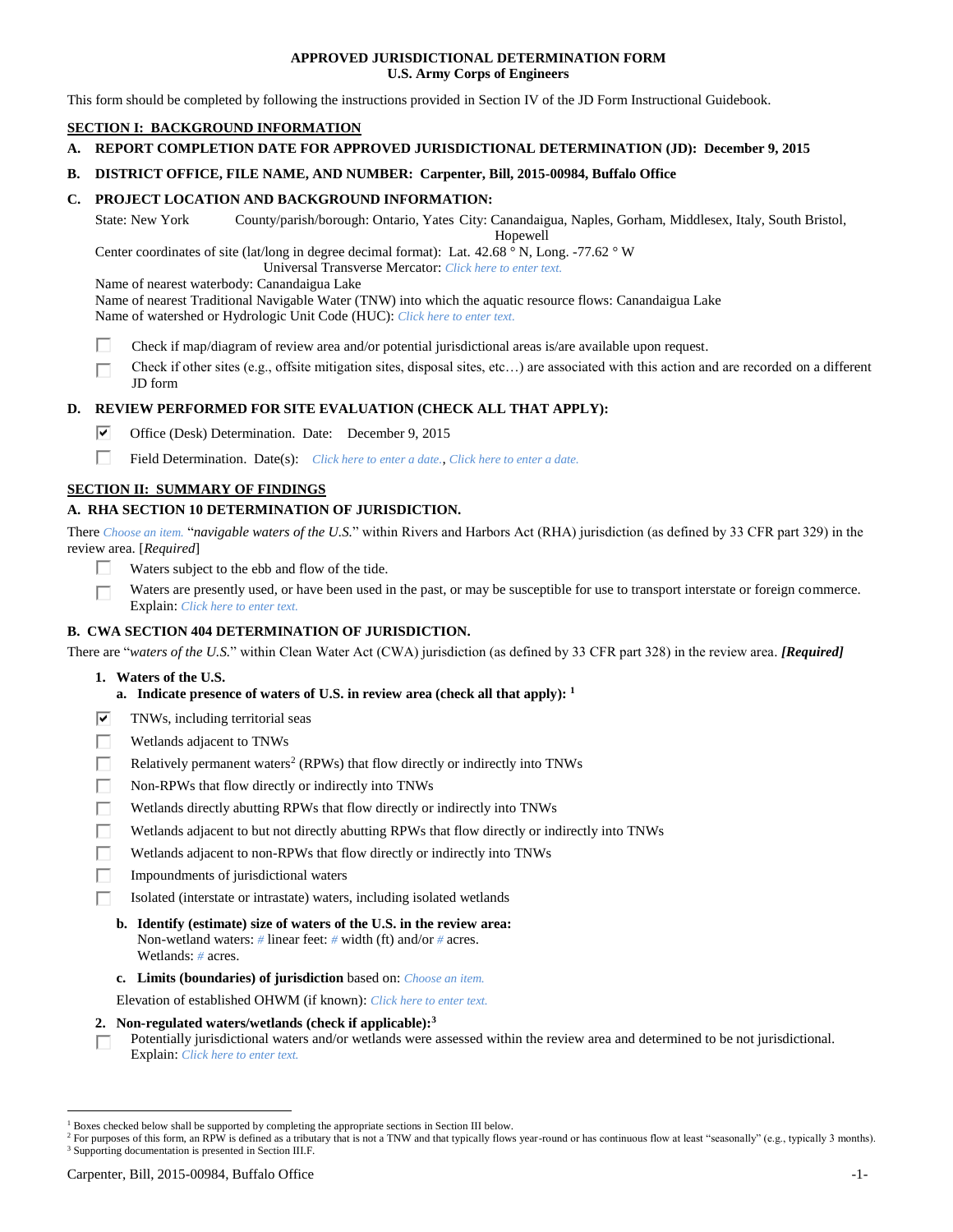## **SECTION III: CWA ANALYSIS**

## **A. TNWs AND WETLANDS ADJACENT TO TNWs**

**The agencies will assert jurisdiction over TNWs and wetlands adjacent to TNWs. If the aquatic resource is a TNW, complete Section III.A.1 and Section III.D.1. only; if the aquatic resource is a wetland adjacent to a TNW, complete Sections III.A.1 and 2 and Section III.D.1.; otherwise, see Section III.B below**.

## **1. TNW**

Identify TNW: Canandaigua Lake

Summarize rationale supporting determination:

- 1. The physical characteristics, including its depth and size, indicate that the waterbody has the capacity to be navigated by watercraft.
	- i. Canandaigua Lake is 688 feet above sea level, 15.5 miles long, 1 mile wide (average) and a maximum depth of 276 feet.
	- ii. Canandaigua Lake is among the third largest of the glacial formed Finger Lakes.
	- iii. The shoreline is relatively straight and flat. Canandaigua Lake's substantial length, width and depth provide adequate capacity to be navigated by watercraft.
- 2. The waterbody is currently used for activities involving navigation and interstate commerce, such as recreational commercial navigation.
	- i. Canandaigua Lake currently serves as a recreational lake for people interested in boating, fishing swimming, etc. Recreational boats that can navigate the lake can range from canoes to small/medium power and sail boats. The lake's depth and width allow easy navigation for boats from the southern to the northern part of the lake.
	- ii. There are no natural or man made barriers throughout the lake that could impede navigation.
	- iii. Several public boat launches provide easy access for water related recreation.
	- iv. Numerous private boat docks exist along the lake.
	- v. Several marinas and the public parks are located along the lake shoreline.
	- vi. The NYS High Tor Wildlife Management area is located at the southern end of the lake.
	- vii. In 2007, the NYS Department of Conservation did a fish stocking of Canandaigua Lake. The following species were distributed throughout Canandaigua Lake: Brown and Lake Trout which attract local and out-of-state anglers.
	- viii. Canandaigua Lake provides water to the NYS Erie Canal via a feeder canal/Canandaigua Outlet at the northern end.

Conclusion: Collectively, the above discussed factors demonstrate that Canandaigua Lake is navigable-in-fact, resulting in its designation as a TNW for purposes of CWA jurisdictional determinations and currently used in interstate or foreign commerce associated with commercial recreational navigation activities. This determination establishes Corps jurisdiction over this water body as a TNW under Section 404 of the Clean Water Act, pursuant to 33 C.F.R. Part 328.3(a)(1).

## **2. Wetland adjacent to TNW**

Summarize rationale supporting conclusion that wetland is "adjacent": *Click here to enter text.*

## **B. CHARACTERISTICS OF TRIBUTARY (THAT IS NOT A TNW) AND ITS ADJACENT WETLANDS (IF ANY):**

**This section summarizes information regarding characteristics of the tributary and its adjacent wetlands, if any, and it helps determine whether or not the standards for jurisdiction established under Rapanos have been met.** 

**The agencies will assert jurisdiction over non-navigable tributaries of TNWs where the tributaries are "relatively permanent waters" (RPWs), i.e. tributaries that typically flow year-round or have continuous flow at least seasonally (e.g., typically 3 months). A wetland that directly abuts an RPW is also jurisdictional. If the aquatic resource is not a TNW, but has year-round (perennial) flow, skip to Section III.D.2. If the aquatic resource is a wetland directly abutting a tributary with perennial flow, skip to Section III.D.4.**

**A wetland that is adjacent to but that does not directly abut an RPW requires a significant nexus evaluation. Corps districts and EPA regions will include in the record any available information that documents the existence of a significant nexus between a relatively permanent tributary that is not perennial (and its adjacent wetlands if any) and a traditional navigable water, even though a significant nexus finding is not required as a matter of law.**

**If the waterbody<sup>4</sup> is not an RPW, or a wetland directly abutting an RPW, a JD will require additional data to determine if the waterbody has a significant nexus with a TNW. If the tributary has adjacent wetlands, the significant nexus evaluation must consider the tributary in combination with all of its adjacent wetlands. This significant nexus evaluation that combines, for analytical purposes, the tributary and all of its adjacent wetlands is used whether the review area identified in the JD request is the tributary, or its adjacent wetlands, or both. If the JD covers a tributary with adjacent wetlands, complete Section III.B.1 for the tributary, Section III.B.2 for any onsite wetlands, and Section III.B.3 for all wetlands adjacent to that tributary, both onsite and offsite. The determination whether a significant nexus exists is determined in Section III.C below.**

**1. Characteristics of non-TNWs that flow directly or indirectly into TNW**

<sup>4</sup> Note that the Instructional Guidebook contains additional information regarding swales, ditches, washes, and erosional features generally and in the arid West.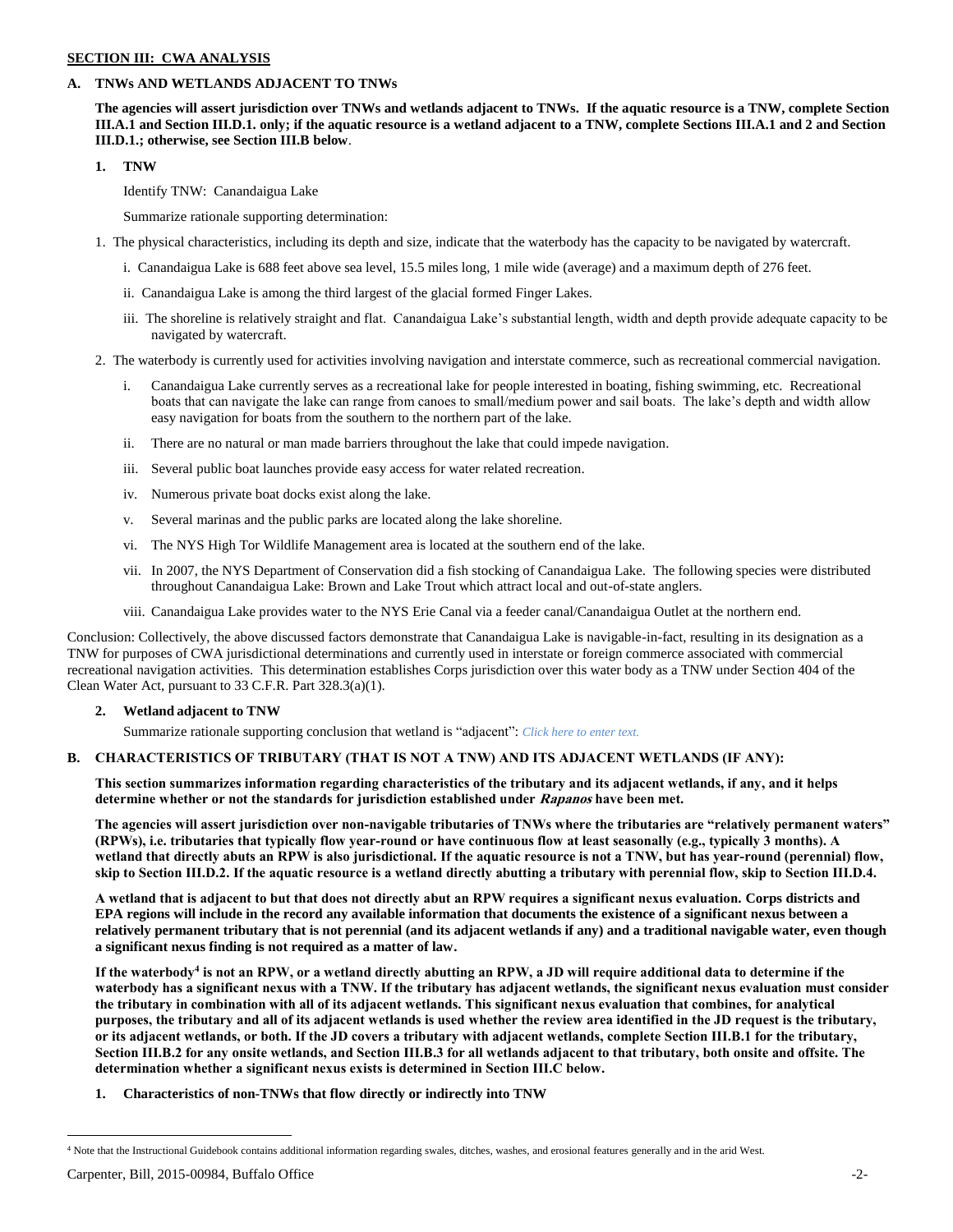**(i) General Area Conditions:**

Watershed size: *# Choose an item.* Drainage area: *# Choose an item.*

Average annual rainfall: *#* inches Average annual snowfall: *#* inches

## **(ii) Physical Characteristics:**

(a) Relationship with TNW:

- П. Tributary flows directly into TNW.
- Tributary flows through *Choose an item.* tributaries before entering TNW.

Project waters are *Choose an item.* river miles from TNW. Project waters are *Choose an item.* river miles from RPW. Project waters are *Choose an item.* aerial (straight) miles from TNW. Project waters are *Choose an item.* aerial (straight) miles from RPW. Project waters cross or serve as state boundaries. Explain: *Click here to enter text.*

Identify flow route to TNW<sup>5</sup>: Click here to enter text. Tributary stream order, if known: *Click here to enter text.*

(b) General Tributary Characteristics (check all that apply):

**Tributary** is:  $\Box$  Natural

Artificial (man-made). Explain: *Click here to enter text.*

Manipulated (man-altered). Explain: *Click here to enter text.*

 $\overline{a}$ <sup>5</sup> Flow route can be described by identifying, e.g., tributary a, which flows through the review area, to flow into tributary b, which then flows into TNW.

Carpenter, Bill, 2015-00984, Buffalo Office -3-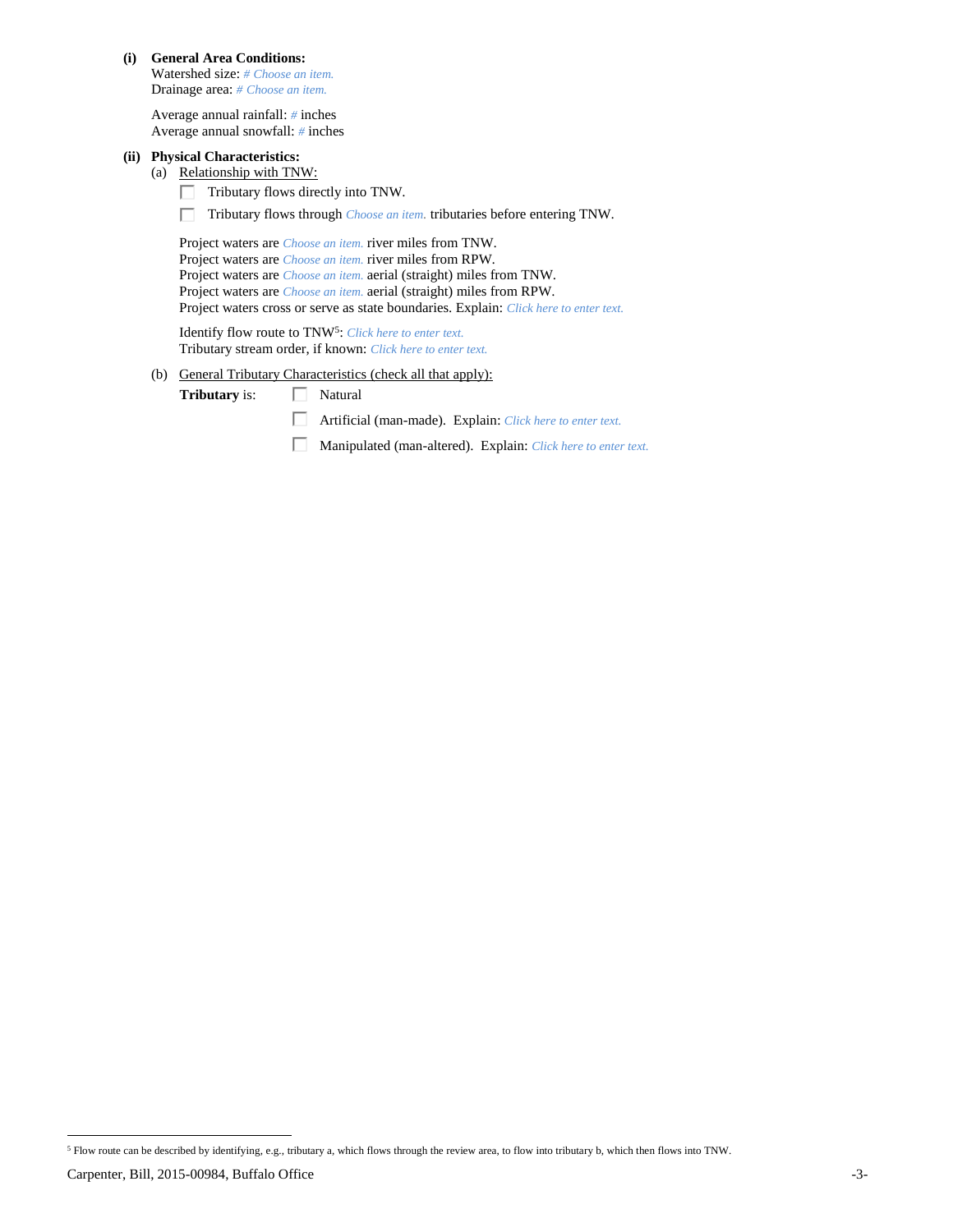|     | Tributary properties with respect to top of bank (estimate):<br>Average width: # feet<br>Average depth: # feet<br>Average side slopes: Choose an item.                                                                                                                                                                                                                                                                                                                                                                                                                                                                                                                                                                  |
|-----|-------------------------------------------------------------------------------------------------------------------------------------------------------------------------------------------------------------------------------------------------------------------------------------------------------------------------------------------------------------------------------------------------------------------------------------------------------------------------------------------------------------------------------------------------------------------------------------------------------------------------------------------------------------------------------------------------------------------------|
|     | Primary tributary substrate composition (check all that apply):<br>Silts<br>Sands<br>Concrete                                                                                                                                                                                                                                                                                                                                                                                                                                                                                                                                                                                                                           |
|     | Cobbles<br>Gravel<br>Muck                                                                                                                                                                                                                                                                                                                                                                                                                                                                                                                                                                                                                                                                                               |
|     | Bedrock<br>ш<br>Vegetation. Type/% cover: Click here to enter text.                                                                                                                                                                                                                                                                                                                                                                                                                                                                                                                                                                                                                                                     |
|     | Other. Explain: Click here to enter text.                                                                                                                                                                                                                                                                                                                                                                                                                                                                                                                                                                                                                                                                               |
|     | Tributary condition/stability [e.g., highly eroding, sloughing banks]. Explain: Click here to enter text.<br>Presence of run/riffle/pool complexes. Explain: Click here to enter text.<br>Tributary geometry: Choose an item.<br>Tributary gradient (approximate average slope): #%                                                                                                                                                                                                                                                                                                                                                                                                                                     |
| (c) | Flow:<br>Tributary provides for: Choose an item.<br>Estimate average number of flow events in review area/year: Choose an item.<br>Describe flow regime: Click here to enter text.<br>Other information on duration and volume: Click here to enter text.                                                                                                                                                                                                                                                                                                                                                                                                                                                               |
|     | <b>Surface flow is:</b> <i>Choose an item.</i> <b>Characteristics:</b> <i>Click here to enter text.</i>                                                                                                                                                                                                                                                                                                                                                                                                                                                                                                                                                                                                                 |
|     | Subsurface flow: Choose an item. Explain findings: Click here to enter text.<br>Dye (or other) test performed: Click here to enter text.                                                                                                                                                                                                                                                                                                                                                                                                                                                                                                                                                                                |
|     | Tributary has (check all that apply):<br>Bed and banks<br>OHWM <sup>6</sup> (check all indicators that apply):<br>clear, natural line impressed on the bank $\Box$<br>the presence of litter and debris<br>changes in the character of soil<br>destruction of terrestrial vegetation<br>shelving<br>the presence of wrack line<br>vegetation matted down, bent, or absent [<br>sediment sorting<br>leaf litter disturbed or washed away<br>scour<br>sediment deposition<br>multiple observed or predicted flow events<br>water staining<br>abrupt change in plant community Click here to enter text.<br>other (list): Click here to enter text.<br>Discontinuous OHWM. <sup>7</sup> Explain: Click here to enter text. |
|     | If factors other than the OHWM were used to determine lateral extent of CWA jurisdiction (check all that apply):<br>High Tide Line indicated by:<br>Mean High Water Mark indicated by:<br>oil or scum line along shore objects<br>survey to available datum;<br>fine shell or debris deposits (foreshore)<br>physical markings;                                                                                                                                                                                                                                                                                                                                                                                         |
|     | physical markings/characteristics<br>vegetation lines/changes in vegetation types.<br>tidal gauges<br>other (list): Click here to enter text.                                                                                                                                                                                                                                                                                                                                                                                                                                                                                                                                                                           |
|     | (iii) Chemical Characteristics:                                                                                                                                                                                                                                                                                                                                                                                                                                                                                                                                                                                                                                                                                         |
|     | Characterize tributary (e.g., water color is clear, discolored, oily film; water quality; general watershed characteristics, etc.).                                                                                                                                                                                                                                                                                                                                                                                                                                                                                                                                                                                     |
|     | <b>Explain:</b> Click here to enter text.                                                                                                                                                                                                                                                                                                                                                                                                                                                                                                                                                                                                                                                                               |

Identify specific pollutants, if known: *Click here to enter text.*

<sup>6</sup>A natural or man-made discontinuity in the OHWM does not necessarily sever jurisdiction (e.g., where the stream temporarily flows underground, or where the OHWM has been removed by development or agricultural practices). Where there is a break in the OHWM that is unrelated to the waterbody's flow regime (e.g., flow over a rock outcrop or through a culvert), the agencies will look for indicators of flow above and below the break. 7 Ibid.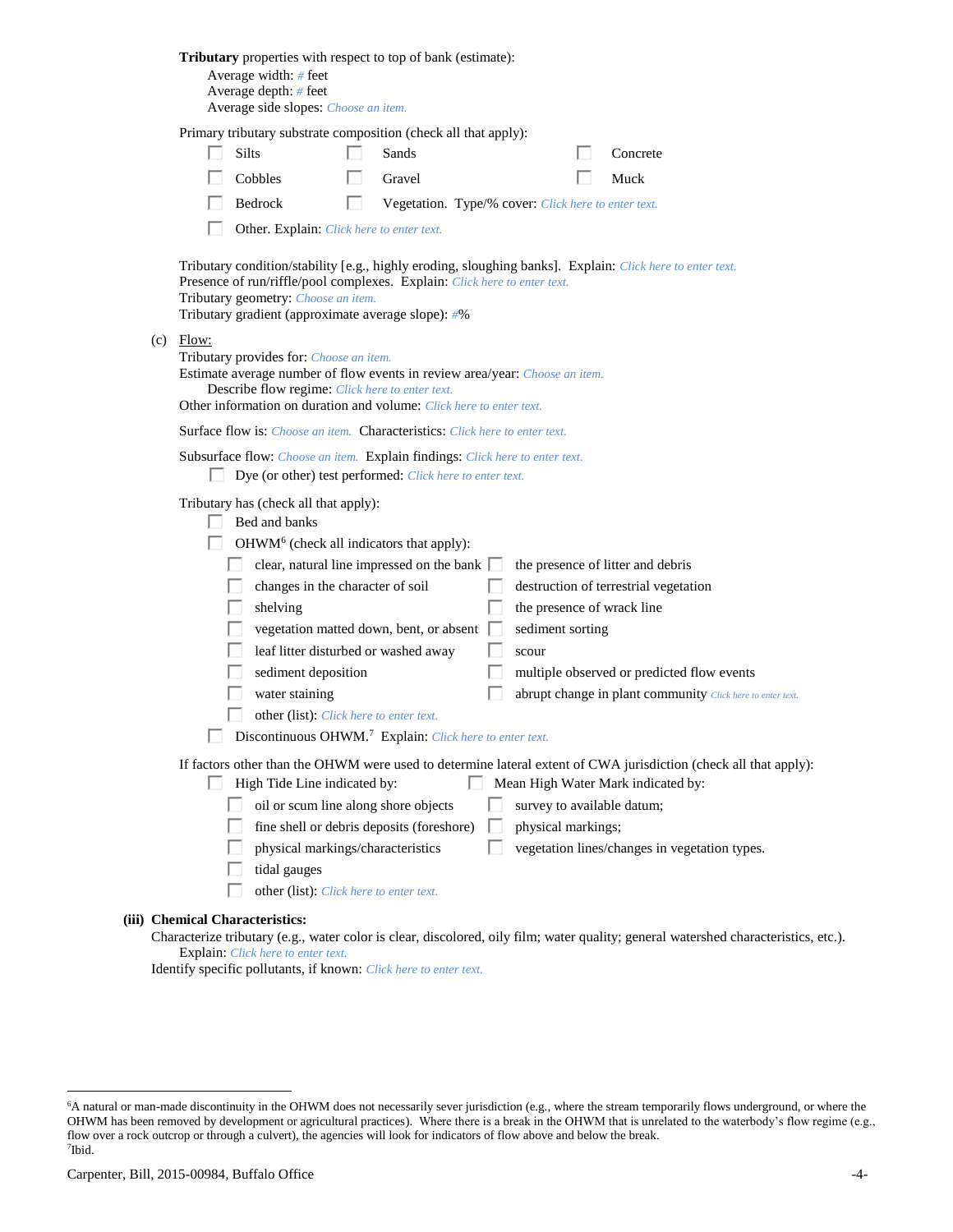## **(iv) Biological Characteristics. Channel supports (check all that apply):**

- Riparian corridor. Characteristics (type, average width): *Click here to enter text.*
- Wetland fringe. Characteristics: *Click here to enter text.*
- $\Box$  Habitat for:
	- Federally Listed species. Explain findings: *Click here to enter text.*
	- Fish/spawn areas. Explain findings: *Click here to enter text.*
	- $\Box$ Other environmentally-sensitive species. Explain findings: *Click here to enter text.*
	- $\Box$ Aquatic/wildlife diversity. Explain findings: *Click here to enter text.*

### **2. Characteristics of wetlands adjacent to non-TNW that flow directly or indirectly into TNW**

#### **(i) Physical Characteristics:**

- (a) General Wetland Characteristics: Properties: Wetland size: *#* acres Wetland type. Explain: *Click here to enter text.* Wetland quality. Explain: *Click here to enter text.* Project wetlands cross or serve as state boundaries. Explain: *Click here to enter text.*
- (b) General Flow Relationship with Non-TNW:
	- Flow is: *Choose an item.* Explain: *Click here to enter text.*

Surface flow is: *Choose an item.* Characteristics: *Click here to enter text.*

Subsurface flow: *Choose an item.* Explain findings: *Click here to enter text.*

Dye (or other) test performed: *Click here to enter text.*

## (c) Wetland Adjacency Determination with Non-TNW:

- П Directly abutting
- Г. Not directly abutting
	- П. Discrete wetland hydrologic connection. Explain: *Click here to enter text.*
	- П. Ecological connection. Explain: *Click here to enter text.*
	- П. Separated by berm/barrier. Explain: *Click here to enter text.*
- (d) Proximity (Relationship) to TNW

Project wetlands are *Choose an item.* river miles from TNW. Project waters are *Choose an item.* aerial (straight) miles from TNW. Flow is from: *Choose an item.* Estimate approximate location of wetland as within the *Choose an item.* floodplain.

#### **(ii) Chemical Characteristics:**

Characterize wetland system (e.g., water color is clear, brown, oil film on surface; water quality; general watershed characteristics; etc.). Explain: *Click here to enter text.*

Identify specific pollutants, if known: *Click here to enter text.*

#### **(iii) Biological Characteristics. Wetland supports (check all that apply):**

- Riparian buffer. Characteristics (type, average width): *Click here to enter text.*
	- Vegetation type/percent cover. Explain: *Click here to enter text.*
	- Habitat for:
	- Federally Listed species. Explain findings: *Click here to enter text*.
	- Fish/spawn areas. Explain findings: *Click here to enter text.*
	- Other environmentally-sensitive species. Explain findings: *Click here to enter text.*
	- Aquatic/wildlife diversity. Explain findings: *Click here to enter text.* П.

## **3. Characteristics of all wetlands adjacent to the tributary (if any)**

All wetland(s) being considered in the cumulative analysis: *Choose an item.* Approximately (*#*) acres in total are being considered in the cumulative analysis.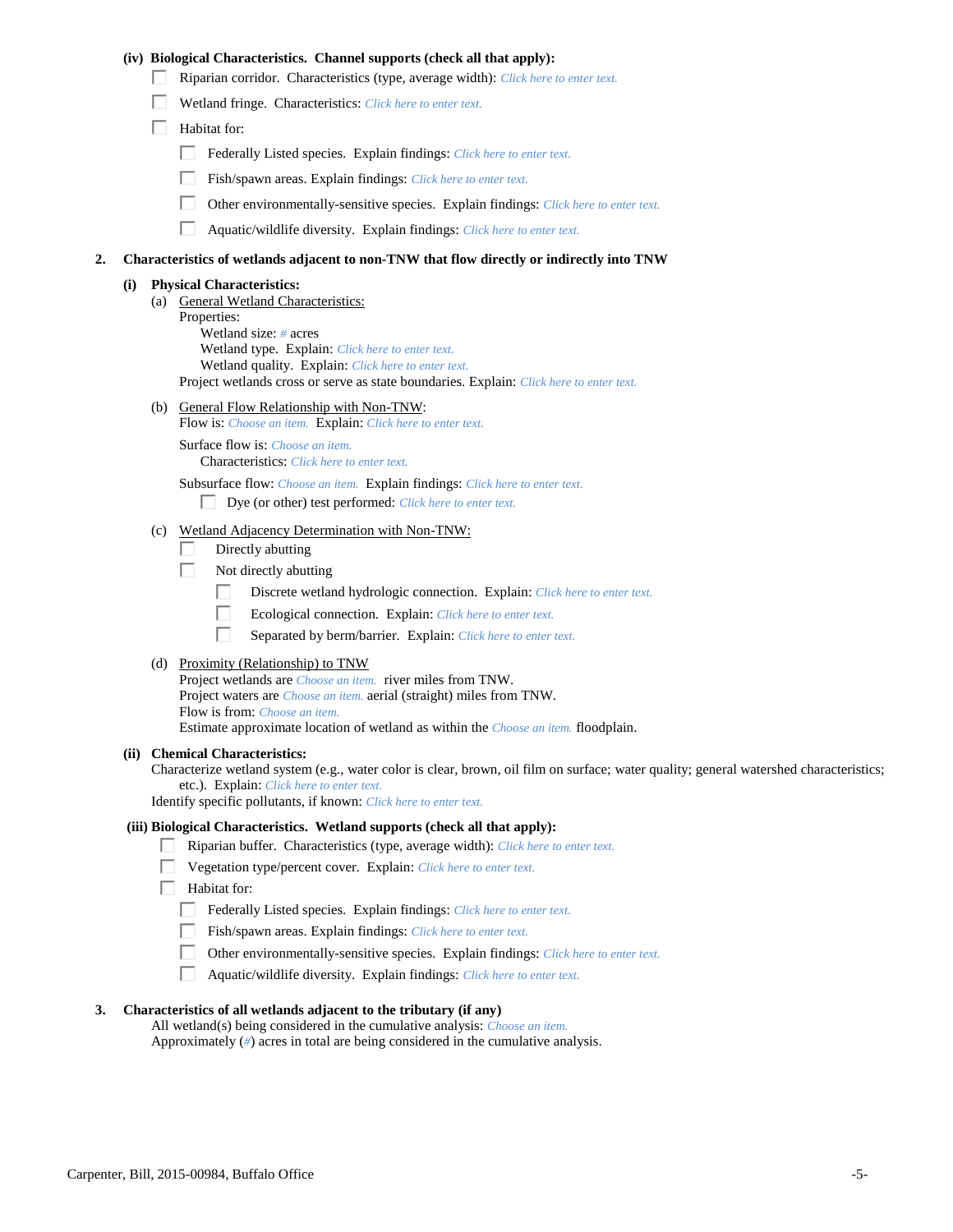For each wetland, specify the following:

| Directly abuts? $(Y/N)$ | Size (in acres) | Directly abuts? $(Y/N)$ | Size (in acres) |
|-------------------------|-----------------|-------------------------|-----------------|
| V/N                     |                 |                         |                 |
| Y/N                     |                 | Y/N                     |                 |
| Y/N                     |                 | Y/N                     |                 |
| Y/N                     |                 | 77 N                    |                 |

Summarize overall biological, chemical and physical functions being performed: *Click here to enter text.*

## **C. SIGNIFICANT NEXUS DETERMINATION**

**A significant nexus analysis will assess the flow characteristics and functions of the tributary itself and the functions performed by any wetlands adjacent to the tributary to determine if they significantly affect the chemical, physical, and biological integrity of a TNW. For each of the following situations, a significant nexus exists if the tributary, in combination with all of its adjacent wetlands, has more than a speculative or insubstantial effect on the chemical, physical and/or biological integrity of a TNW. Considerations when evaluating significant nexus include, but are not limited to the volume, duration, and frequency of the flow of water in the tributary and its proximity to a TNW, and the functions performed by the tributary and all its adjacent wetlands. It is not appropriate to determine significant nexus based solely on any specific threshold of distance (e.g. between a tributary and its adjacent wetland or between a tributary and the TNW). Similarly, the fact an adjacent wetland lies within or outside of a floodplain is not solely determinative of significant nexus.** 

### **Draw connections between the features documented and the effects on the TNW, as identified in the** *Rapanos* **Guidance and discussed in the Instructional Guidebook. Factors to consider include, for example:**

- Does the tributary, in combination with its adjacent wetlands (if any), have the capacity to carry pollutants or flood waters to TNWs, or to reduce the amount of pollutants or flood waters reaching a TNW?
- Does the tributary, in combination with its adjacent wetlands (if any), provide habitat and lifecycle support functions for fish and other species, such as feeding, nesting, spawning, or rearing young for species that are present in the TNW?
- Does the tributary, in combination with its adjacent wetlands (if any), have the capacity to transfer nutrients and organic carbon that support downstream foodwebs?
- Does the tributary, in combination with its adjacent wetlands (if any), have other relationships to the physical, chemical, or biological integrity of the TNW?

### *Note: the above list of considerations is not inclusive and other functions observed or known to occur should be documented below:*

- **1. Significant nexus findings for non-RPW that has no adjacent wetlands and flows directly or indirectly into TNWs.** Explain findings of presence or absence of significant nexus below, based on the tributary itself, then go to Section III.D: *Click here to enter text.*
- **2. Significant nexus findings for non-RPW and its adjacent wetlands, where the non-RPW flows directly or indirectly into TNWs.**  Explain findings of presence or absence of significant nexus below, based on the tributary in combination with all of its adjacent wetlands, then go to Section III.D: *Click here to enter text.*
- **3. Significant nexus findings for wetlands adjacent to an RPW but that do not directly abut the RPW.** Explain findings of presence or absence of significant nexus below, based on the tributary in combination with all of its adjacent wetlands, then go to Section III.D: *Click here to enter text.*

## **D. DETERMINATIONS OF JURISDICTIONAL FINDINGS. THE SUBJECT WATERS/WETLANDS ARE (CHECK ALL THAT APPLY):**

- **1. TNWs and Adjacent Wetlands.** Check all that apply and provide size estimates in review area:
	- TNWs: *#* linear feet *#* width (ft), Or, *#* acres.
	- $\Box$ Wetlands adjacent to TNWs: *#* acres.

## **2. RPWs that flow directly or indirectly into TNWs.**

- Tributaries of TNWs where tributaries typically flow year-round are jurisdictional. Provide data and rationale indicating that tributary is perennial: *Click here to enter text.*.
- Tributaries of TNW where tributaries have continuous flow "seasonally" (e.g., typically three months each year) are jurisdictional. Data supporting this conclusion is provided at Section III.B. Provide rationale indicating that tributary flows seasonally: *Click here to enter text.*.

Provide estimates for jurisdictional waters in the review area (check all that apply):

- Tributary waters: *#* linear feet *#* width (ft).
- Other non-wetland waters: *#* acres.

Identify type(s) of waters: *Click here to enter text.*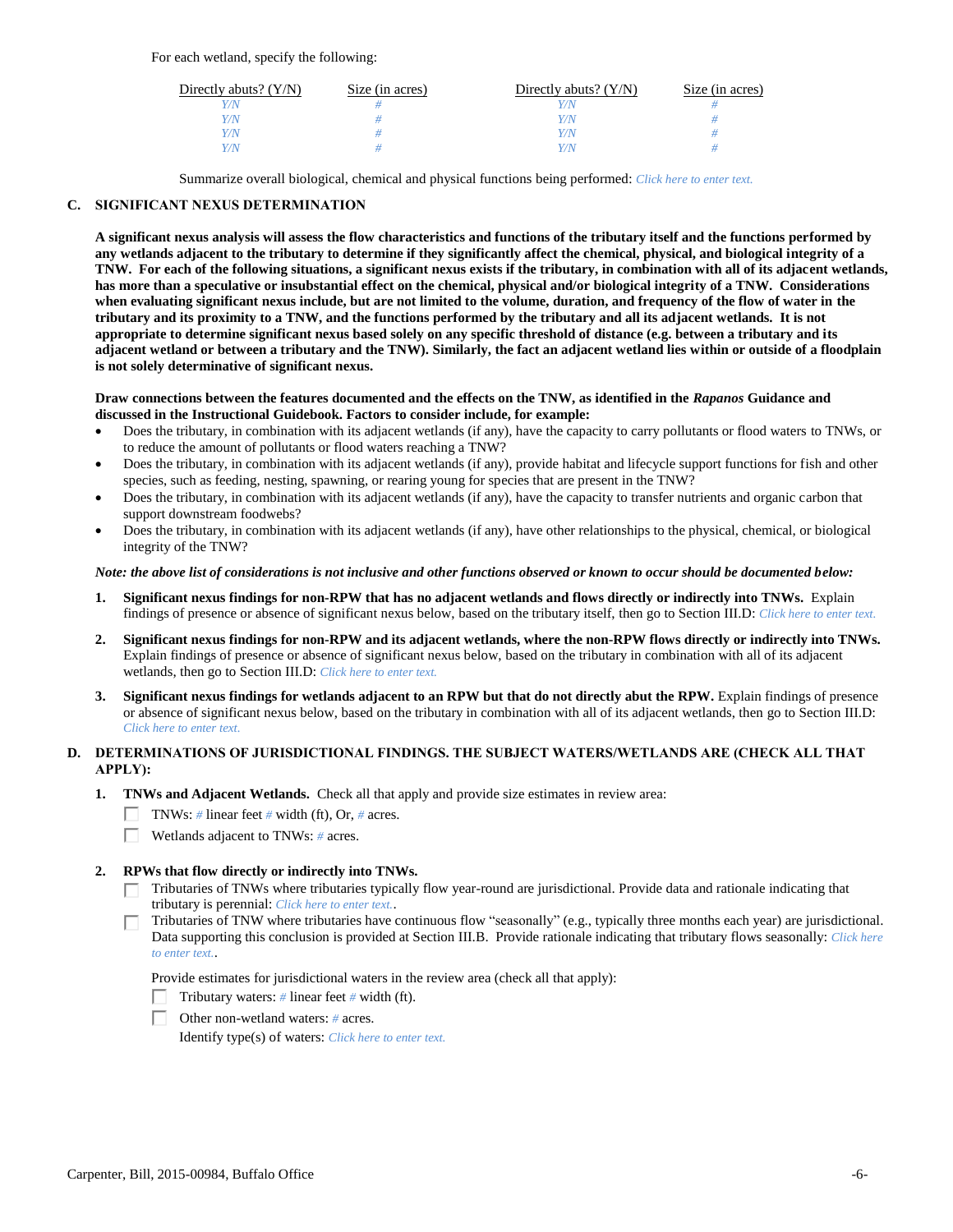### **3. Non-RPWs<sup>8</sup> that flow directly or indirectly into TNWs.**

Waterbody that is not a TNW or an RPW, but flows directly or indirectly into a TNW, and it has a significant nexus with a Г. TNW is jurisdictional. Data supporting this conclusion is provided at Section III.C.

Provide estimates for jurisdictional waters within the review area (check all that apply):

- Tributary waters: *#* linear feet *#* width (ft).  $\mathbf{L}$
- Other non-wetland waters: *#* acres.
	- Identify type(s) of waters: *Click here to enter text.*

## **4. Wetlands directly abutting an RPW that flow directly or indirectly into TNWs.**

- Wetlands directly abut RPW and thus are jurisdictional as adjacent wetlands. п
	- Wetlands directly abutting an RPW where tributaries typically flow year-round. Provide data and rationale indicating that tributary is perennial in Section III.D.2, above. Provide rationale indicating that wetland is directly abutting an RPW: *Click here to enter text.*

Wetlands directly abutting an RPW where tributaries typically flow "seasonally." Provide data indicating that tributary is seasonal in Section III.B and rationale in Section III.D.2, above. Provide rationale indicating that wetland is directly abutting an RPW: *Click here to enter text.*

Provide acreage estimates for jurisdictional wetlands in the review area: *#* acres.

### **5. Wetlands adjacent to but not directly abutting an RPW that flow directly or indirectly into TNWs.**

Wetlands that do not directly abut an RPW, but when considered in combination with the tributary to which they are  $\mathbf{L}$ adjacent and with similarly situated adjacent wetlands, have a significant nexus with a TNW are jurisidictional. Data supporting this conclusion is provided at Section III.C.

Provide acreage estimates for jurisdictional wetlands in the review area: *#* acres.

- **6. Wetlands adjacent to non-RPWs that flow directly or indirectly into TNWs.** 
	- Wetlands adjacent to such waters, and have when considered in combination with the tributary to which they are adjacent П and with similarly situated adjacent wetlands, have a significant nexus with a TNW are jurisdictional. Data supporting this conclusion is provided at Section III.C.

Provide estimates for jurisdictional wetlands in the review area: *#* acres.

### **7. Impoundments of jurisdictional waters. 9**

As a general rule, the impoundment of a jurisdictional tributary remains jurisdictional.

- п Demonstrate that impoundment was created from "waters of the U.S.," or
- Demonstrate that water meets the criteria for one of the categories presented above (1-6), or
- Г Demonstrate that water is isolated with a nexus to commerce (see E below).

## **E. ISOLATED [INTERSTATE OR INTRA-STATE] WATERS, INCLUDING ISOLATED WETLANDS, THE USE, DEGRADATION OR DESTRUCTION OF WHICH COULD AFFECT INTERSTATE COMMERCE, INCLUDING ANY SUCH WATERS (CHECK ALL THAT APPLY):<sup>10</sup>**

- П. which are or could be used by interstate or foreign travelers for recreational or other purposes.
- from which fish or shellfish are or could be taken and sold in interstate or foreign commerce. П.
- П. which are or could be used for industrial purposes by industries in interstate commerce.
- Interstate isolated waters.Explain: *Click here to enter text.* П.
- п Other factors.Explain: *Click here to enter text.*

#### **Identify water body and summarize rationale supporting determination:** *Click here to enter text.*

Provide estimates for jurisdictional waters in the review area (check all that apply):

- Tributary waters:  $\#$  linear feet  $\#$  width (ft).
- Other non-wetland waters: *#* acres.

Identify type(s) of waters: *Click here to enter text.*

Wetlands: *#* acres.

<sup>8</sup>See Footnote # 3.

<sup>&</sup>lt;sup>9</sup> To complete the analysis refer to the key in Section III.D.6 of the Instructional Guidebook.

<sup>&</sup>lt;sup>10</sup> Prior to asserting or declining CWA jurisdiction based solely on this category, Corps Districts will elevate the action to Corps and EPA HQ for review consistent with the process described in the Corps/EPA *Memorandum Regarding CWA Act Jurisdiction Following Rapanos.*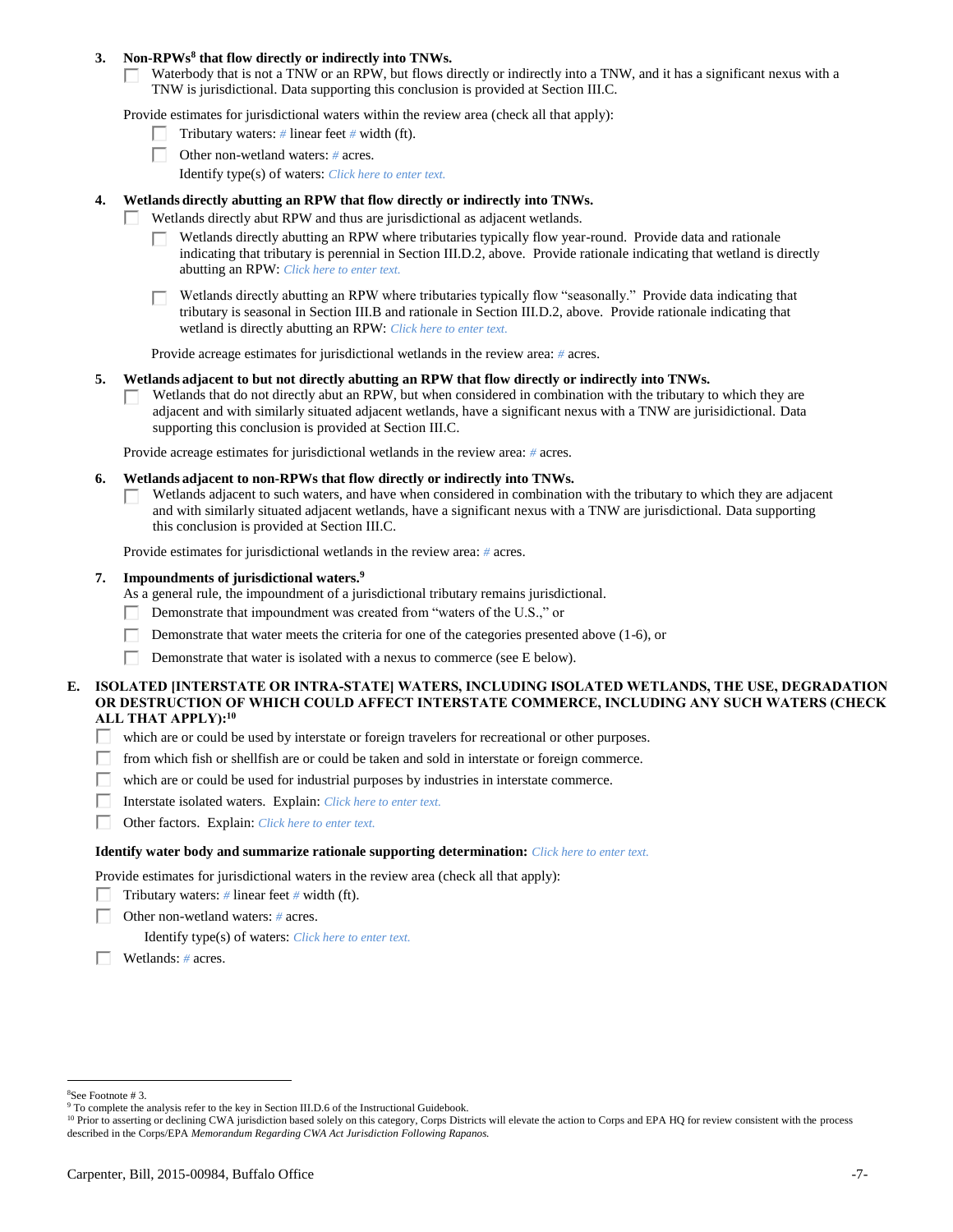| F. |                                                                                                                                                                                                            | NON-JURISDICTIONAL WATERS, INCLUDING WETLANDS (CHECK ALL THAT APPLY):                                                                                                                                                                                                                                                                                                                                                                                                                                                                                                                                                                                                                                                                                                                                                                                                                                                                                                                                                                                                                                                                                                                                                                                                                                                                                                                                                             |
|----|------------------------------------------------------------------------------------------------------------------------------------------------------------------------------------------------------------|-----------------------------------------------------------------------------------------------------------------------------------------------------------------------------------------------------------------------------------------------------------------------------------------------------------------------------------------------------------------------------------------------------------------------------------------------------------------------------------------------------------------------------------------------------------------------------------------------------------------------------------------------------------------------------------------------------------------------------------------------------------------------------------------------------------------------------------------------------------------------------------------------------------------------------------------------------------------------------------------------------------------------------------------------------------------------------------------------------------------------------------------------------------------------------------------------------------------------------------------------------------------------------------------------------------------------------------------------------------------------------------------------------------------------------------|
|    | □                                                                                                                                                                                                          | If potential wetlands were assessed within the review area, these areas did not meet the criteria in the 1987 Corps of Engineers<br>Wetland Delineation Manual and/or appropriate Regional Supplements.<br>Review area included isolated waters with no substantial nexus to interstate (or foreign) commerce.<br>Prior to the Jan 2001 Supreme Court decision in "SWANCC," the review area would have been regulated based solely on the<br>"Migratory Bird Rule" (MBR).                                                                                                                                                                                                                                                                                                                                                                                                                                                                                                                                                                                                                                                                                                                                                                                                                                                                                                                                                         |
|    | □                                                                                                                                                                                                          | Waters do not meet the "Significant Nexus" standard, where such a finding is required for jurisdiction. Explain: Click here to enter text.                                                                                                                                                                                                                                                                                                                                                                                                                                                                                                                                                                                                                                                                                                                                                                                                                                                                                                                                                                                                                                                                                                                                                                                                                                                                                        |
|    | П                                                                                                                                                                                                          | Other: (explain, if not covered above): Click here to enter text.                                                                                                                                                                                                                                                                                                                                                                                                                                                                                                                                                                                                                                                                                                                                                                                                                                                                                                                                                                                                                                                                                                                                                                                                                                                                                                                                                                 |
|    |                                                                                                                                                                                                            | Provide acreage estimates for non-jurisdictional waters in the review area, where the sole potential basis of jurisdiction is the MBR factors<br>(i.e., presence of migratory birds, presence of endangered species, use of water for irrigated agriculture), using best professional judgment<br>(check all that apply):                                                                                                                                                                                                                                                                                                                                                                                                                                                                                                                                                                                                                                                                                                                                                                                                                                                                                                                                                                                                                                                                                                         |
|    |                                                                                                                                                                                                            | Non-wetland waters (i.e., rivers, streams): $\#$ linear feet $\#$ width (ft).                                                                                                                                                                                                                                                                                                                                                                                                                                                                                                                                                                                                                                                                                                                                                                                                                                                                                                                                                                                                                                                                                                                                                                                                                                                                                                                                                     |
|    |                                                                                                                                                                                                            | Lakes/ponds: $# \, \text{acres.}$                                                                                                                                                                                                                                                                                                                                                                                                                                                                                                                                                                                                                                                                                                                                                                                                                                                                                                                                                                                                                                                                                                                                                                                                                                                                                                                                                                                                 |
|    |                                                                                                                                                                                                            | Other non-wetland waters: # acres. List type of aquatic resource: Click here to enter text                                                                                                                                                                                                                                                                                                                                                                                                                                                                                                                                                                                                                                                                                                                                                                                                                                                                                                                                                                                                                                                                                                                                                                                                                                                                                                                                        |
|    |                                                                                                                                                                                                            | Wetlands: $#$ acres.                                                                                                                                                                                                                                                                                                                                                                                                                                                                                                                                                                                                                                                                                                                                                                                                                                                                                                                                                                                                                                                                                                                                                                                                                                                                                                                                                                                                              |
|    | Provide acreage estimates for non-jurisdictional waters in the review area that do not meet the "Significant Nexus" standard, where such a<br>finding is required for jurisdiction (check all that apply): |                                                                                                                                                                                                                                                                                                                                                                                                                                                                                                                                                                                                                                                                                                                                                                                                                                                                                                                                                                                                                                                                                                                                                                                                                                                                                                                                                                                                                                   |
|    |                                                                                                                                                                                                            | Non-wetland waters (i.e., rivers, streams): $\#$ linear feet $\#$ width (ft).                                                                                                                                                                                                                                                                                                                                                                                                                                                                                                                                                                                                                                                                                                                                                                                                                                                                                                                                                                                                                                                                                                                                                                                                                                                                                                                                                     |
|    |                                                                                                                                                                                                            | Lakes/ponds: $# \, \text{acres.}$                                                                                                                                                                                                                                                                                                                                                                                                                                                                                                                                                                                                                                                                                                                                                                                                                                                                                                                                                                                                                                                                                                                                                                                                                                                                                                                                                                                                 |
|    |                                                                                                                                                                                                            | Other non-wetland waters: # acres. List type of aquatic resource: Click here to enter text                                                                                                                                                                                                                                                                                                                                                                                                                                                                                                                                                                                                                                                                                                                                                                                                                                                                                                                                                                                                                                                                                                                                                                                                                                                                                                                                        |
|    |                                                                                                                                                                                                            | Wetlands: $#$ acres.                                                                                                                                                                                                                                                                                                                                                                                                                                                                                                                                                                                                                                                                                                                                                                                                                                                                                                                                                                                                                                                                                                                                                                                                                                                                                                                                                                                                              |
|    |                                                                                                                                                                                                            | <b>SECTION IV: DATA SOURCES.</b>                                                                                                                                                                                                                                                                                                                                                                                                                                                                                                                                                                                                                                                                                                                                                                                                                                                                                                                                                                                                                                                                                                                                                                                                                                                                                                                                                                                                  |
|    | ⊽<br> ✓<br>г                                                                                                                                                                                               | A. SUPPORTING DATA. Data reviewed for JD (check all that apply - checked items shall be included in case file and, where checked and<br>requested, appropriately reference sources below):<br>Maps, plans, plots or plat submitted by or on behalf of the applicant/consultant: Click here to enter text.<br>Data sheets prepared/submitted by or on behalf of the applicant/consultant.<br>Office concurs with data sheets/delineation report.<br>Office does not concur with data sheets/delineation report.<br>Data sheets prepared by the Corps: Click here to enter text.<br>Corps navigable waters' study: Click here to enter text.<br>U.S. Geological Survey Hydrologic Atlas: Click here to enter text.<br>USGS NHD data.<br>USGS 8 and 12 digit HUC maps.<br>U.S. Geological Survey map(s). Cite scale & quad name: 1:24000 Middlesex and Canandaigua<br>USDA Natural Resources Conservation Service Soil Survey. Citation: Click here to enter text.<br>National wetlands inventory map(s). Cite name: Click here to enter text.<br>State/Local wetland inventory map(s): Click here to enter text.<br>FEMA/FIRM maps: Click here to enter text.<br>100-year Floodplain Elevation is: Click here to enter text. (National Geodectic Vertical Datum of 1929)<br>Photographs: $\overline{\vee}$ Aerial (Name & Date): http://www.nysgis.state.ny.us/ 2005<br>or $\Box$<br>Other (Name & Date): Click here to enter text. |
|    |                                                                                                                                                                                                            | Previous determination(s). File no. and date of response letter: Click here to enter text.                                                                                                                                                                                                                                                                                                                                                                                                                                                                                                                                                                                                                                                                                                                                                                                                                                                                                                                                                                                                                                                                                                                                                                                                                                                                                                                                        |
|    | ш                                                                                                                                                                                                          | Applicable/supporting case law: Click here to enter text.                                                                                                                                                                                                                                                                                                                                                                                                                                                                                                                                                                                                                                                                                                                                                                                                                                                                                                                                                                                                                                                                                                                                                                                                                                                                                                                                                                         |
|    | П                                                                                                                                                                                                          | Applicable/supporting scientific literature: Click here to enter text.                                                                                                                                                                                                                                                                                                                                                                                                                                                                                                                                                                                                                                                                                                                                                                                                                                                                                                                                                                                                                                                                                                                                                                                                                                                                                                                                                            |
|    | ☞                                                                                                                                                                                                          | Other information (please specify):<br>http://www.canandaigualake.org/acrobat/publications/compplan/chap1.pdf<br>http://www.dec.ny.gov/outdoor/23242.html                                                                                                                                                                                                                                                                                                                                                                                                                                                                                                                                                                                                                                                                                                                                                                                                                                                                                                                                                                                                                                                                                                                                                                                                                                                                         |
|    |                                                                                                                                                                                                            | http://www.dec.ny.gov/outdoor/25578.html                                                                                                                                                                                                                                                                                                                                                                                                                                                                                                                                                                                                                                                                                                                                                                                                                                                                                                                                                                                                                                                                                                                                                                                                                                                                                                                                                                                          |

# **B. ADDITIONAL COMMENTS TO SUPPORT JD:** *Click here to enter text.*